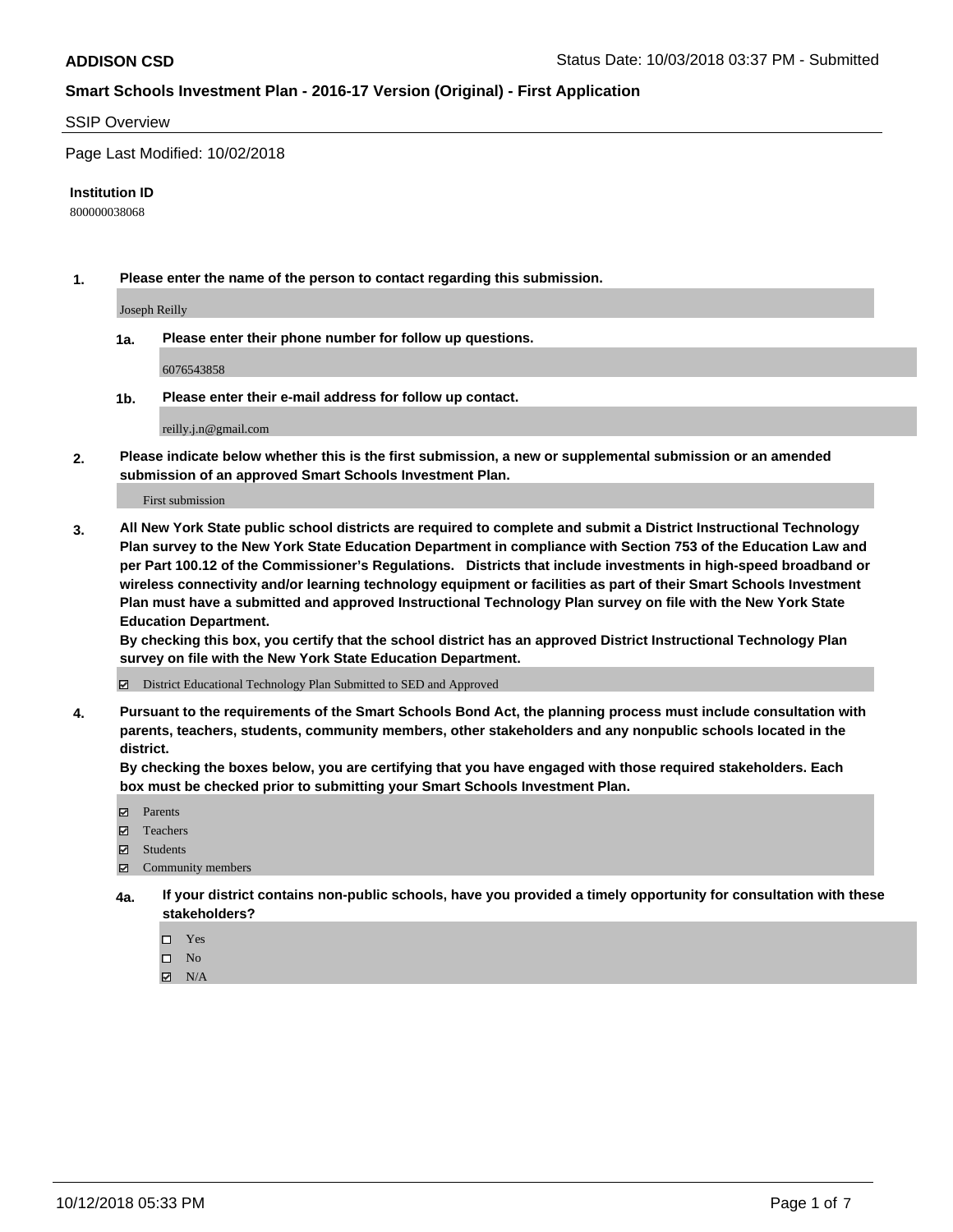### SSIP Overview

Page Last Modified: 10/02/2018

## **5. Certify that the following required steps have taken place by checking the boxes below: Each box must be checked prior to submitting your Smart Schools Investment Plan.**

- The district developed and the school board approved a preliminary Smart Schools Investment Plan.
- $\boxtimes$  The preliminary plan was posted on the district website for at least 30 days. The district included an address to which any written comments on the plan should be sent.
- $\boxtimes$  The school board conducted a hearing that enabled stakeholders to respond to the preliminary plan. This hearing may have occured as part of a normal Board meeting, but adequate notice of the event must have been provided through local media and the district website for at least two weeks prior to the meeting.
- The district prepared a final plan for school board approval and such plan has been approved by the school board.
- $\boxtimes$  The final proposed plan that has been submitted has been posted on the district's website.
- **5a. Please upload the proposed Smart Schools Investment Plan (SSIP) that was posted on the district's website, along with any supporting materials. Note that this should be different than your recently submitted Educational Technology Survey. The Final SSIP, as approved by the School Board, should also be posted on the website and remain there during the course of the projects contained therein.**

-Addison Presentation.pdf

**5b. Enter the webpage address where the final Smart Schools Investment Plan is posted. The Plan should remain posted for the life of the included projects.**

www.addisoncsd.org/page/304

**6. Please enter an estimate of the total number of students and staff that will benefit from this Smart Schools Investment Plan based on the cumulative projects submitted to date.**

80

**7. An LEA/School District may partner with one or more other LEA/School Districts to form a consortium to pool Smart Schools Bond Act funds for a project that meets all other Smart School Bond Act requirements. Each school district participating in the consortium will need to file an approved Smart Schools Investment Plan for the project and submit a signed Memorandum of Understanding that sets forth the details of the consortium including the roles of each respective district.**

 $\Box$  The district plans to participate in a consortium to partner with other school district(s) to implement a Smart Schools project.

**8. Please enter the name and 6-digit SED Code for each LEA/School District participating in the Consortium.**

| <b>Partner LEA/District</b> | <b>ISED BEDS Code</b> |
|-----------------------------|-----------------------|
| (No Response)               | (No Response)         |

**9. Please upload a signed Memorandum of Understanding with all of the participating Consortium partners.**

(No Response)

**10. Your district's Smart Schools Bond Act Allocation is:**

\$1,654,167

**11. Enter the budget sub-allocations by category that you are submitting for approval at this time. If you are not budgeting SSBA funds for a category, please enter 0 (zero.) If the value entered is \$0, you will not be required to complete that survey question.**

|                                              | Sub-<br><b>Allocations</b> |
|----------------------------------------------|----------------------------|
| <b>School Connectivity</b>                   |                            |
| <b>Connectivity Projects for Communities</b> |                            |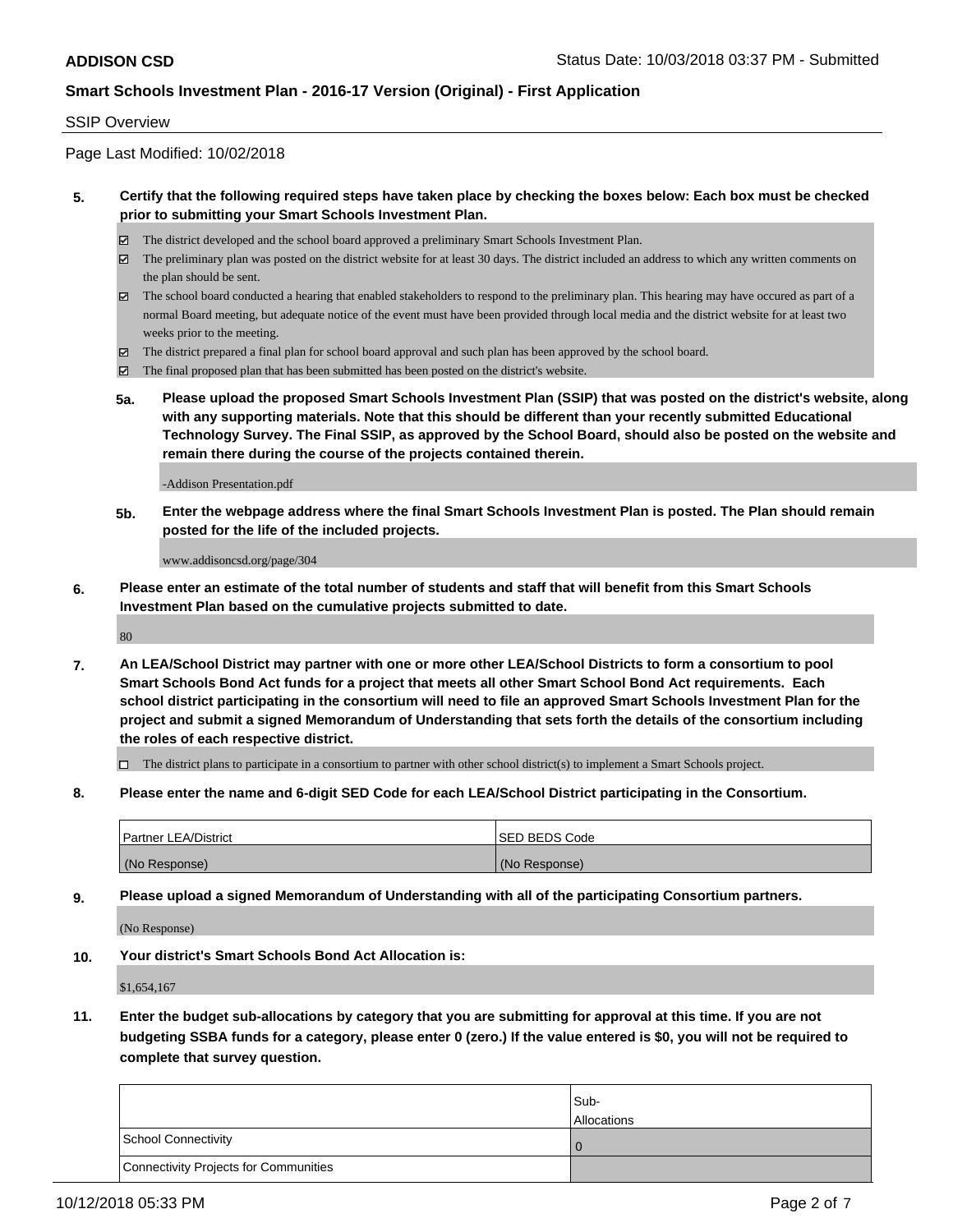# SSIP Overview

Page Last Modified: 10/02/2018

|                                  | Sub-<br>Allocations |
|----------------------------------|---------------------|
|                                  | $\Omega$            |
| Classroom Technology             | $\Omega$            |
| Pre-Kindergarten Classrooms      | 1,480,100           |
| Replace Transportable Classrooms | $\Omega$            |
| High-Tech Security Features      | $\overline{0}$      |
| Totals:                          | 1,480,100           |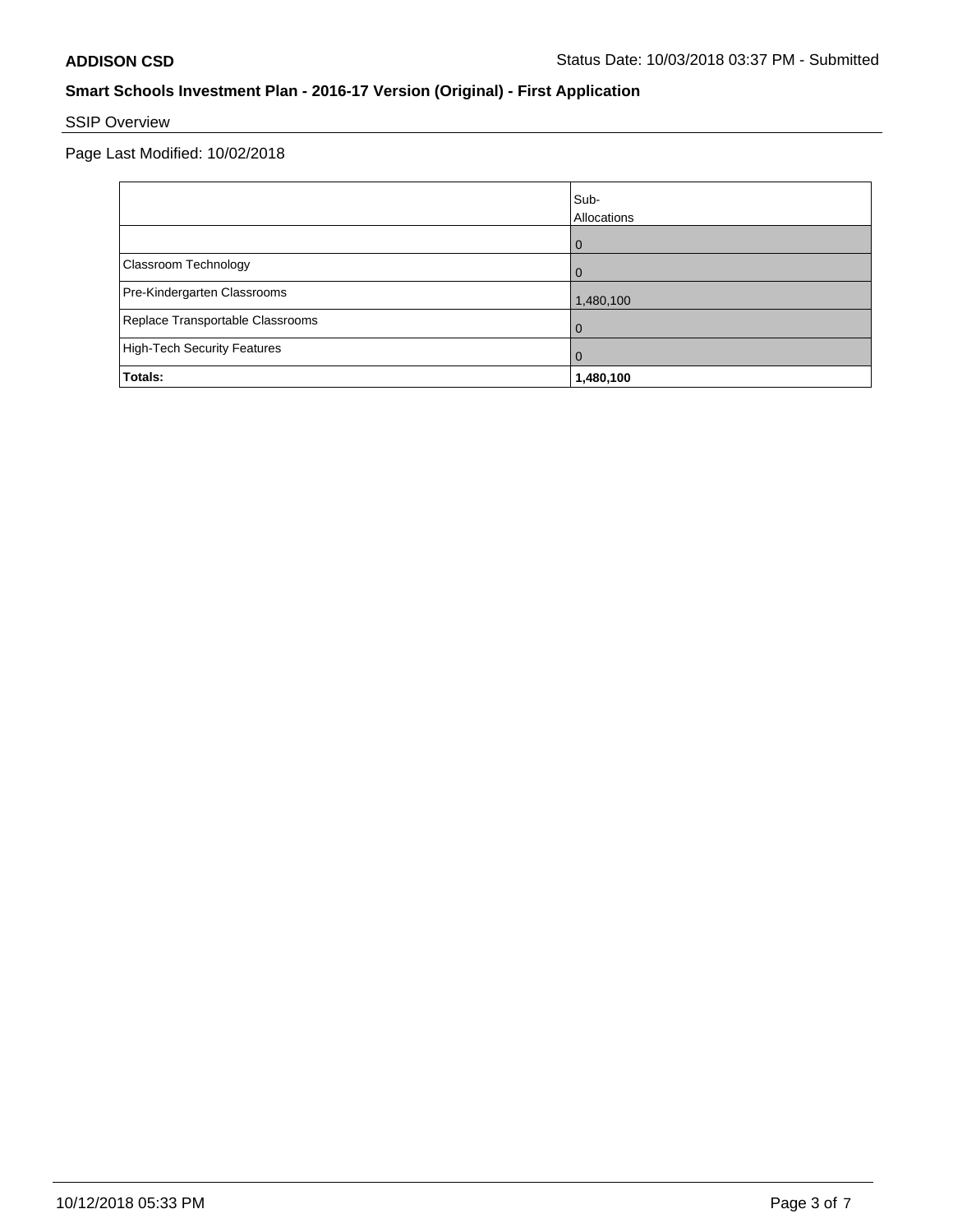### Pre-Kindergarten Classrooms

Page Last Modified: 10/02/2018

### **1. Provide information regarding how and where the district is currently serving pre-kindergarten students and justify the need for additional space with enrollment projections over 3 years.**

The Pre-kindergarten students at Addison Central are all housed at the Valley Early Childhood Building. This building was constructed in 1957 as a K-6 elementary school but is now the site of 6 Pre-K classes as well as 2 Head Start Classes. This application covers the 6 Pre-K classrooms and the common areas that are shared by those 6 classrooms The application that has been prepared by the district does not include the Head Start Class rooms. These Head Start students are not regularly scheduled to the common areas.

The current enrollment is 75 students. The average over the last three years has been between 90 and 100.

Addison Central recently received a grant from NYSED that could expand the number of classrooms, but that is not reflected in this application.

### **2. Describe the district's plan to construct, enhance or modernize education facilities to accommodate prekindergarten programs. Such plans must include:**

**- Specific descriptions of what the district intends to do to each space;**

**- An affirmation that pre-kindergarten classrooms will contain a minimum of 900 square feet per classroom;**

- **The number of classrooms involved;**
- **The approximate construction costs per classroom; and**

**- Confirmation that the space is district-owned or has a long-term lease that exceeds the probable useful life of the improvements.**

The Valley Early Childhood School is owned by the Addison Central School District. It has been a building in the district since it was constructed in 1957.

It is the intent of the district to upgrade these 1950's classrooms to the standards for a 21st century pre-K classroom. This includes 6 classrooms, the library, cafeteria, public spaces, all entrances, exterior lighting.

Expenditures will be approximately \$100,000 per classroom.

All of the unit ventilators will be replaced providing a comfortable and quiet environment.

All classrooms will receive cubby spaces for student possessions.

All classroom, corridor and cafeteria lighting will be replaced.

Where required, floor coverings will be replaced.

All windows will be serviced and replaced as required.

All classroom restroom facilities in addition to the gang restrooms in the public areas of the building will be upgraded with appropriate sized fixtures for pre-K students. This includes the installation of a student drinking fountain and sink in each classroom.

The NON-ADA compliant drinking fountain in the hall will be replaced with an ADA compliant fixture.

Additional desperately needed storage space will be created by the removal of an obsolete and unusable stage area to meet safety requirements.

Appropriate wall coverings including tack surfaces will be installed.

Outdated slate chalk boards will be replaced by dry erase white boards.

Main Office and Health Office facilities will be upgraded to make these areas ADA compliant.

Safety features such as door hardening, a double vestibule main entrance, and appropriate security cameras will be installed to provide a secure environment comparable to other Addison district facilities. The fire alarm system will be upgraded and an emergency classroom notification system including digital displays will improve the security of the building.

This building was constructed in the 1950's. The network infrastructure in this building was never included in any upgrades. The district wishes to include funding to create a secure and reliable network infrastructure to support instructional and student management goals. This will include the construction of a secure data closet and sufficient power and cabling for this Pre-K building.

## **3. Smart Schools Bond Act funds may only be used for capital construction costs. Describe the type and amount of additional funds that will be required to support ineligible ongoing costs (e.g. instruction, supplies) associated with any additional pre-kindergarten classrooms that the district plans to add.**

The Pre-K program at Addison has a long and healthy history. There are no ineligible costs for supplies, instruction, or staff included in this application. These funds are regularly supported through grants and local budget funds.

The problem has been that as a Pre-K building, Valley has not been eligible for State Aid reimbursement on any construction or upgrades. This would create a hardship on the tax payers in Addison. The Smart Schools bond offers an opportunity to make age appropriate capital improvements in this building.

## **4. All plans and specifications for the erection, repair, enlargement or remodeling of school buildings in any public school district in the State must be reviewed and approved by the Commissioner. Districts that plan capital**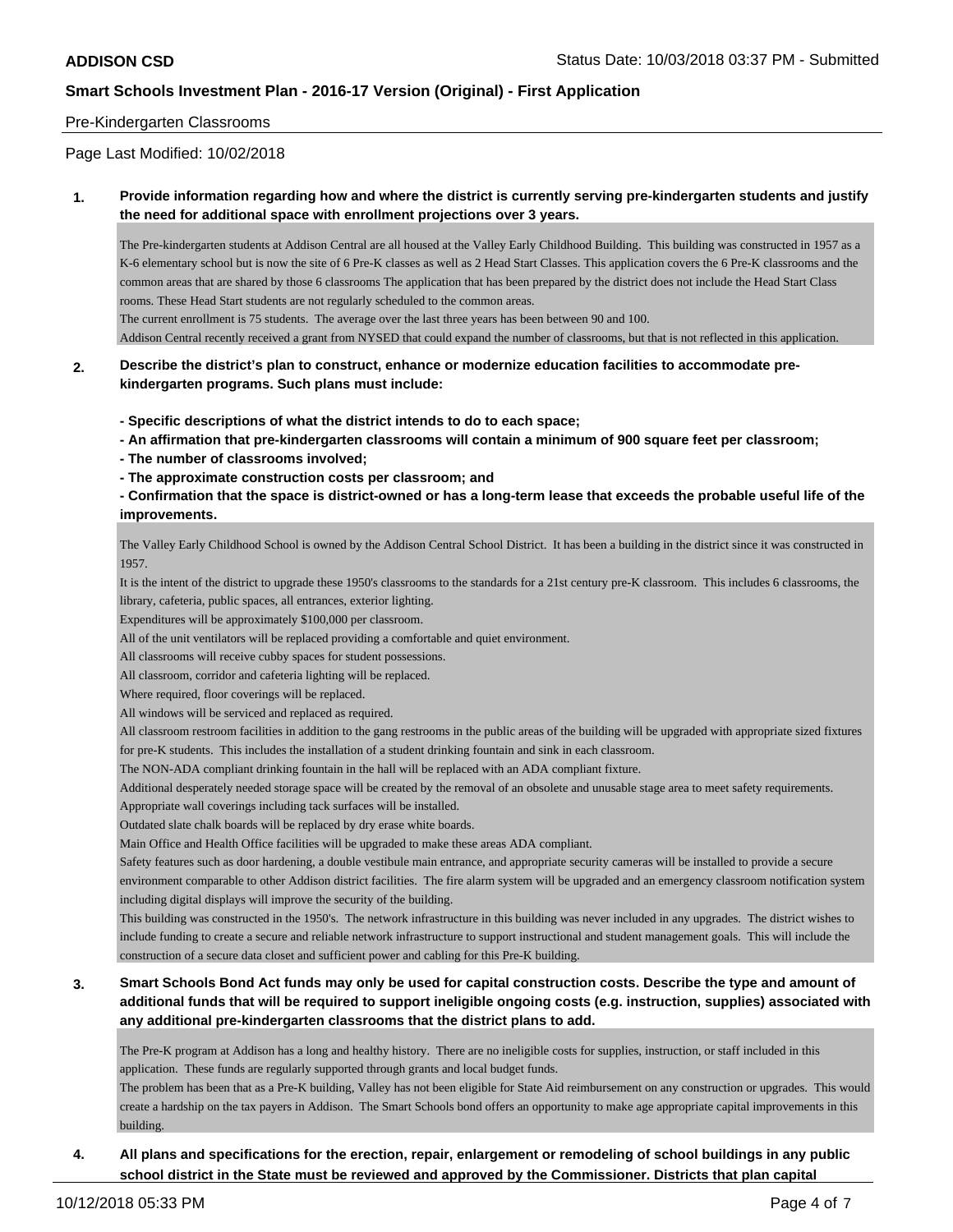### Pre-Kindergarten Classrooms

#### Page Last Modified: 10/02/2018

**projects using their Smart Schools Bond Act funds will undergo a Preliminary Review Process by the Office of Facilities Planning.**

**Please indicate on a separate row each project number given to you by the Office of Facilities Planning.**

| <b>Project Number</b> |  |
|-----------------------|--|
| 57-01-01-04-0-004-011 |  |

**5. If you have made an allocation for Pre-Kindergarten Classrooms, complete this table.**

**Note that the calculated Total at the bottom of the table must equal the Total allocation for this category that you entered in the SSIP Overview overall budget.**

|                                          | Sub-Allocation |
|------------------------------------------|----------------|
| Construct Pre-K Classrooms               | $\Omega$       |
| Enhance/Modernize Educational Facilities | 1,175,100      |
| <b>Other Costs</b>                       | 305,000        |
| Totals:                                  | 1,480,100      |

**6. Please detail the type, quantity, per unit cost and total cost of the eligible items under each sub-category. This is especially important for any expenditures listed under the "Other" category. All expenditures must be capital-bond eligible to be reimbursed through the SSBA. If you have any questions, please contact us directly through smartschools@nysed.gov.**

**Add rows under each sub-category for additional items, as needed.**

| Select the allowable expenditure<br>type.<br>Repeat to add another item under<br>each type. | Item to be purchased                        | Quantity | Cost per Item | <b>Total Cost</b> |
|---------------------------------------------------------------------------------------------|---------------------------------------------|----------|---------------|-------------------|
| Enhance/Modernize<br><b>Educational Facilities</b>                                          | Replace Doors that are not Fire Rated       | 1.00     | 50,000        | 50,000            |
| Enhance/Modernize<br><b>Educational Facilities</b>                                          | Replace Non-Impact Glass in Doors           | 1.00     | 10,000        | 10,000            |
| Enhance/Modernize<br><b>Educational Facilities</b>                                          | <b>Update Single Use Toilet Rooms</b>       | 6.00     | 16,666        | 100,000           |
| Enhance/Modernize<br><b>Educational Facilities</b>                                          | <b>Update Gang Toilets</b>                  | 2.00     | 50,000        | 100,000           |
| Enhance/Modernize<br><b>Educational Facilities</b>                                          | <b>Replace Corridor Tack surfaces</b>       | 1.00     | 4.000         | 4.000             |
| Enhance/Modernize<br><b>Educational Facilities</b>                                          | Replace classroom<br>Blackboards/Tackboards | 6.00     | 2,100         | 12,600            |
| Enhance/Modernize<br><b>Educational Facilities</b>                                          | Replace Carpeting in Media Center           | 1.00     | 5,000         | 5,000             |
| Enhance/Modernize<br><b>Educational Facilities</b>                                          | <b>Paint Door and Window Lintels</b>        | 1.00     | 5,500         | 5,500             |
| Enhance/Modernize                                                                           | Replace deteriorated exterior doors         | 1.00     | 20,000        | 20,000            |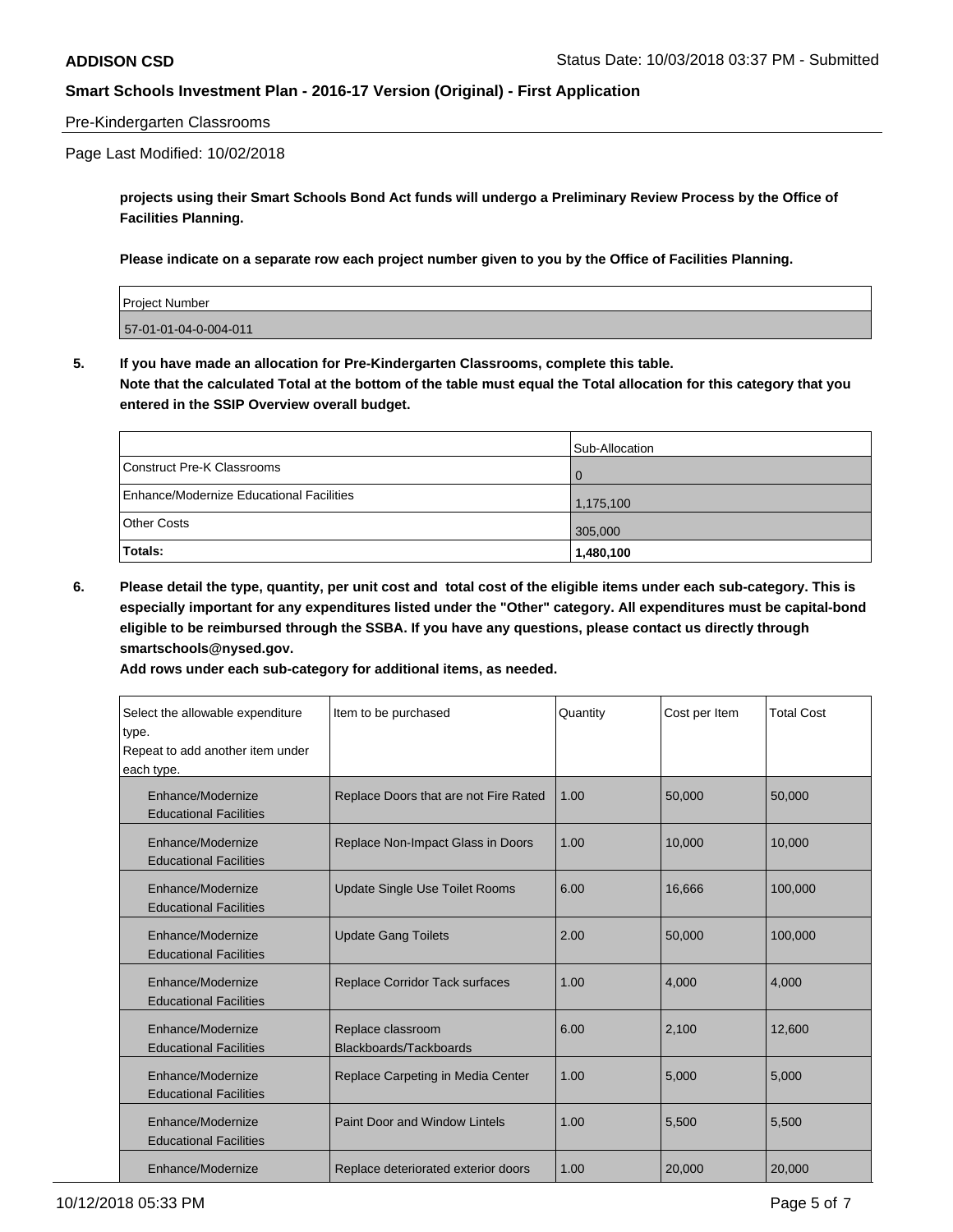# Pre-Kindergarten Classrooms

# Page Last Modified: 10/02/2018

| Select the allowable expenditure<br>type.          | Item to be purchased                                                                               | Quantity | Cost per Item | <b>Total Cost</b> |
|----------------------------------------------------|----------------------------------------------------------------------------------------------------|----------|---------------|-------------------|
| Repeat to add another item under<br>each type.     |                                                                                                    |          |               |                   |
| <b>Educational Facilities</b>                      |                                                                                                    |          |               |                   |
| Enhance/Modernize<br><b>Educational Facilities</b> | Replace Cafeteria Curtain Wall                                                                     | 1.00     | 40,000        | 40,000            |
| Enhance/Modernize<br><b>Educational Facilities</b> | <b>Replace Unit Ventilators</b>                                                                    | 6.00     | 20,000        | 120,000           |
| Enhance/Modernize<br><b>Educational Facilities</b> | Install Arc Flash Labeling                                                                         | 1.00     | 10,000        | 10,000            |
| Enhance/Modernize<br><b>Educational Facilities</b> | <b>Corridor Lighting Upgrades</b>                                                                  | 1.00     | 16,000        | 16,000            |
| Enhance/Modernize<br><b>Educational Facilities</b> | <b>Classroom Lighting Upgrades</b>                                                                 | 6.00     | 15,250        | 91,500            |
| Enhance/Modernize<br><b>Educational Facilities</b> | <b>Cafeteria Lighting Upgrades</b>                                                                 | 1.00     | 17,500        | 17,500            |
| Enhance/Modernize<br><b>Educational Facilities</b> | <b>Exterior Wall Mounted Lighting</b>                                                              | 1.00     | 4,000         | 4,000             |
| Enhance/Modernize<br><b>Educational Facilities</b> | Remove stage for safety issues                                                                     | 1.00     | 75,000        | 75,000            |
| Enhance/Modernize<br><b>Educational Facilities</b> | Install ADA compliant drinking fountain                                                            | 1.00     | 10,000        | 10,000            |
| Enhance/Modernize<br><b>Educational Facilities</b> | Upgrade Main Office to be ADA<br>compliant                                                         | 1.00     | 45,000        | 45,000            |
| Enhance/Modernize<br><b>Educational Facilities</b> | Upgrade Health Office to be ADA<br>compliant                                                       | 1.00     | 50,000        | 50,000            |
| Enhance/Modernize<br><b>Educational Facilities</b> | Age appropriate upgrade to media<br>center                                                         | 1.00     | 50,000        | 50,000            |
| <b>Other Costs</b>                                 | <b>Architecture Fees</b>                                                                           | 1.00     | 90,000        | 90,000            |
| <b>Other Costs</b>                                 | Construction contingency                                                                           | 1.00     | 75,000        | 75,000            |
| <b>Other Costs</b>                                 | <b>Construction Mgmt</b>                                                                           | 1.00     | 60,000        | 60,000            |
| Enhance/Modernize<br><b>Educational Facilities</b> | Student Hygeine Shower in Nurses<br>office                                                         | 1.00     | 20,000        | 20,000            |
| Enhance/Modernize<br><b>Educational Facilities</b> | Student Clothing Washer Dryer in<br>Nurses office                                                  | 1.00     | 3,000         | 3,000             |
| <b>Other Costs</b>                                 | <b>Design Contingencies</b>                                                                        | 1.00     | 30,000        | 30,000            |
| <b>Other Costs</b>                                 | Construction Incidentals including<br>Legal, Asbestos testing, Air Quality<br>and Bid requirements | 1.00     | 50,000        | 50,000            |
| Enhance/Modernize<br><b>Educational Facilities</b> | Secure Data Closet Construction                                                                    | 1.00     | 30,000        | 30,000            |